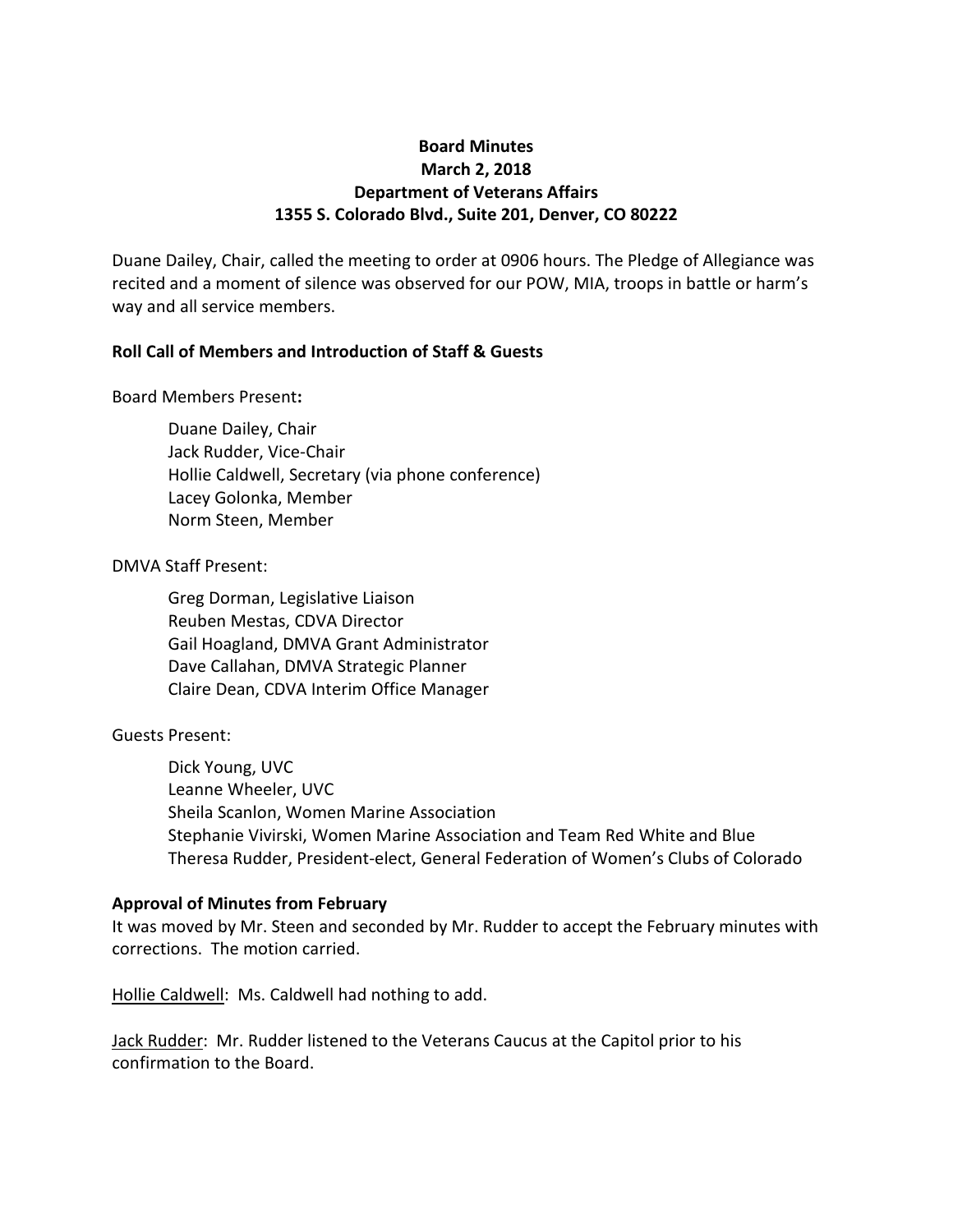Lacey Golonka: Both Ms. Golonka and Mr. Steen were confirmed to the Board. Ms. Golonka welcomed today's guests.

Norm Steen: On March 12, Mr. Steen will attend a faith-based homeless veteran outreach. Bill 4457 from Congressman Lamborn did not pass. On March 13, American Legion Post 171 will be recognized for their community work rebuilding a veteran's home in Cripple Creek. Mr. Steen serves on Advisory Board for the Military Care Network. One of the goals is to find the veteran purpose in their life. The Pikes Peak National Cemetery is set to open in late spring. It will be federally run.

Duane Dailey: Mr. Dailey and Ms. Hoagland recently attended a meeting in Westcliffe requested by the grantee to resolve some grant issues. It was stressed that grant money from the Veterans Trust Fund is for veterans in need. While attending SB 157 hearing, Mr. Dailey heard the same concerns that he routinely hears in Grand County, that it's difficult to navigate the system and veterans are not sure what they are entitled to.

Dick Young: Mr. Young was surprised that the DVA was the only organization to testify against the recently defeated Women Veterans Bill. He said that there are problems, but mostly with the VA. Many female veterans will only meet with other women with regards to their issues. Mr. Dailey clarified that he testified as a County Service Officer, against the proposed money that was to be taken from the Veterans Assistance Grant, not as a Board member. Ms. Golonka stated on the record that she had testified as a female veteran, not in the capacity as Board member. She then asked Mr. Young about staffing and why a separate office is necessary when the State office already exists and helps female veterans. Mr. Young stated that he didn't know how many staff would be needed and that he was not sure how many female veterans live in Colorado. Ms. Golonka asked if the guests would want to have an open dialog with any of the three women currently serving on the Board to address their issues.

Leanne Wheeler: The Women Veterans Bill, by Senator Williams, would have created a sponsor-funded outreach position. Ms. Wheeler wondered if the State understands what female veteran needs are, if they are addressing those needs and if the grant money goes towards those needs.

Mr. Dailey asked Ms. Caldwell to speak about her background which she did. Ms. Caldwell stated that transitioning out of the military is somewhat different for women than men. Although she agrees conceptually in addressing the issues, she does not agree with taking grant money away from any veteran.

Mr. Dorman stated that he testified on the technical piece of the bill and that the Board continues to stay neutral on positions.

Mr. Steen testified as a County Commissioner, who feels that the creation of a second office to differentiate would be passing the buck. The focus should be to take care of all veterans regardless of race, gender or religion. And the second issue Mr. Steen had was with funding. Ms. Wheeler said the money sponsored for the bill was in an amendment. Currently, the VA is not structured to support the young female veterans. It is hoped that the Board will collaborate with those individuals who supported the bill.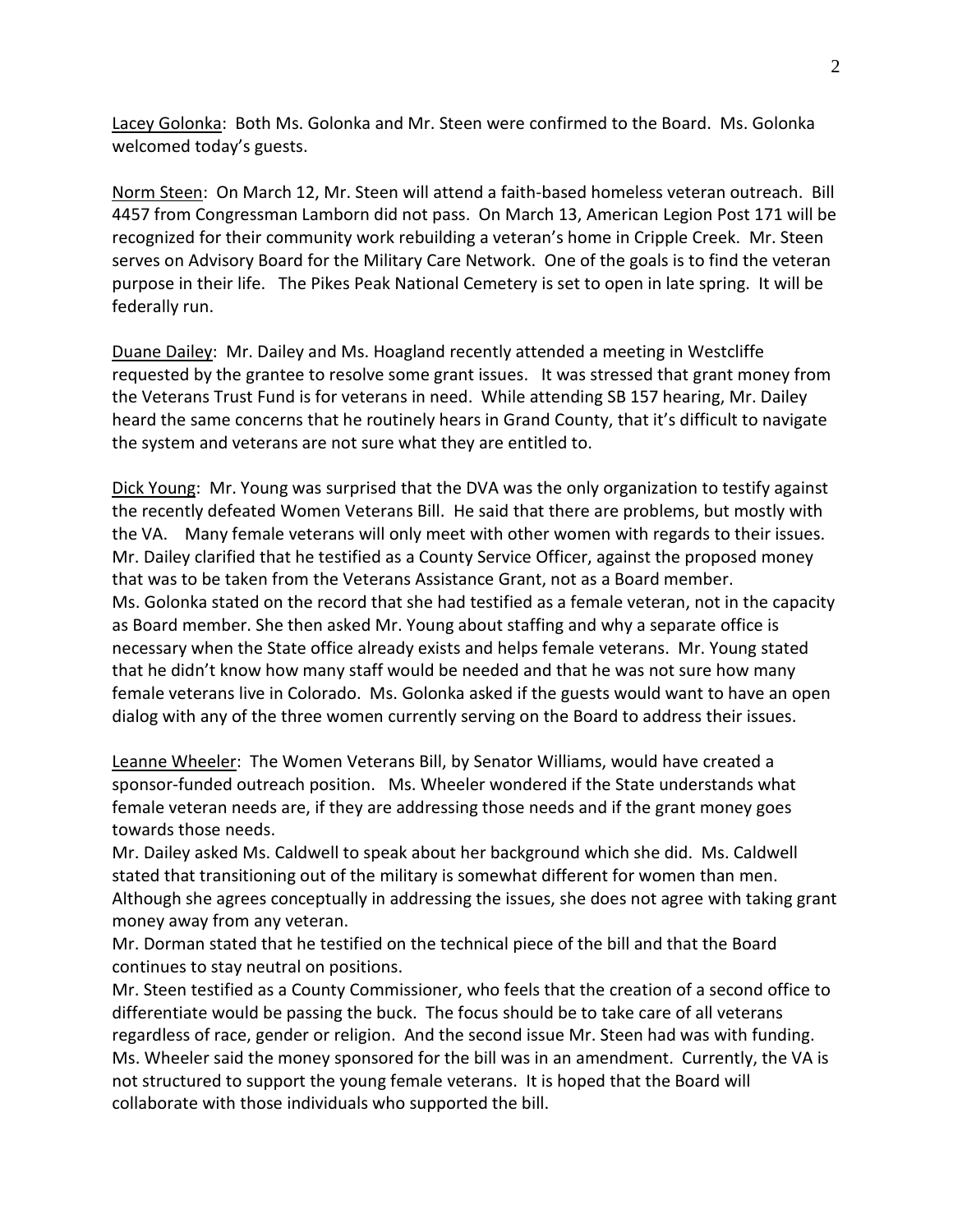Sheila Scanlon: Ms. Scanlon perceived that it was the Colorado Board of Veterans Affairs that opposed the bill and wondered how we move forward. It is not enough to have a link on the website for female veterans.

Stephanie Vivirski: The way we treat our female veterans is a problem. Ms. Vivirski would like to know that the top three priorities are and how we are going to address them. More referral services for homeless female veterans with children are needed. Female doctors and female CVSOs should be offered to veterans prior to appointments. Mr. Dorman stated that many counties are limited with only one Service Officer and some are only part-time employees. Homeless veterans are addressed through the Department of Local Affairs, not DMVA due to departmental funding.

Ms. Caldwell mentioned that we could track how many female veterans we are serving through grant programs and possibly changing the grant application process to include more femaleoriented programs. Ms. Golonka explained that part of the Strategic Plan is to provide better advocacy by identifying and finding ways to fill gaps in veteran's assistance.

Greg Dorman on behalf of Mickey Hunt: Mr. Hunt is currently attending the Women Veterans Expo in Houston, Texas. Any underspending of the Veterans Assistance Grant is a grantee's issue, not a Board or Grant Administrator issue. The \$24k of unused grant money would not cover the costs associated with Women's Veteran Bill. The website is a work in progress. Mr. Dorman briefly went over the Board's statutes and its capacity. SB18-135 Update to CO Code of Military Justice is currently in the House.

Ben Mestas: After hearing testimony and reviewing the veteran's record, it was found that the veteran's regular service officer was out the day of her appointment and so staff had her see a male service officer instead. Veterans are given every opportunity to turn down service officers for any reason. Staff has been directed to ask whether or not a client wishes to see a female service officer prior to setting appointments. Two thirds of the Division is female. The Appeals Specialist, Office Manager and Claims Assistant are all female. One of the three new hires will be a women's coordinator who is to attend this year's National Women's Conference in June. Mr. Mestas would like input and suggestions from those individuals who supported the Women Veterans Bill. He is researching best practices with other states on serving female veterans. Ms. Wheeler requested a formal strategy with the help of Mr. Callahan.

There will be a vacancy on the Board July 1, 2018.

Ms. Golonka met with Kathleen Wirkus to discuss job responsibilities for the women's coordinator and would like to include them in the discussion.

# Let the record show that here the Board recessed at 10:45am, and resumed to labor at *10:55am.*

Gail Hoagland: Of the \$25k Veterans Trust Fund money returned, Mr. Mestas motioned to reallocate \$21k for cemetery irrigation projects. Construction bids will be needed. Mr. Steen motioned for approval, Ms. Caldwell seconded and the motion carried. Only one of the 27 VTF